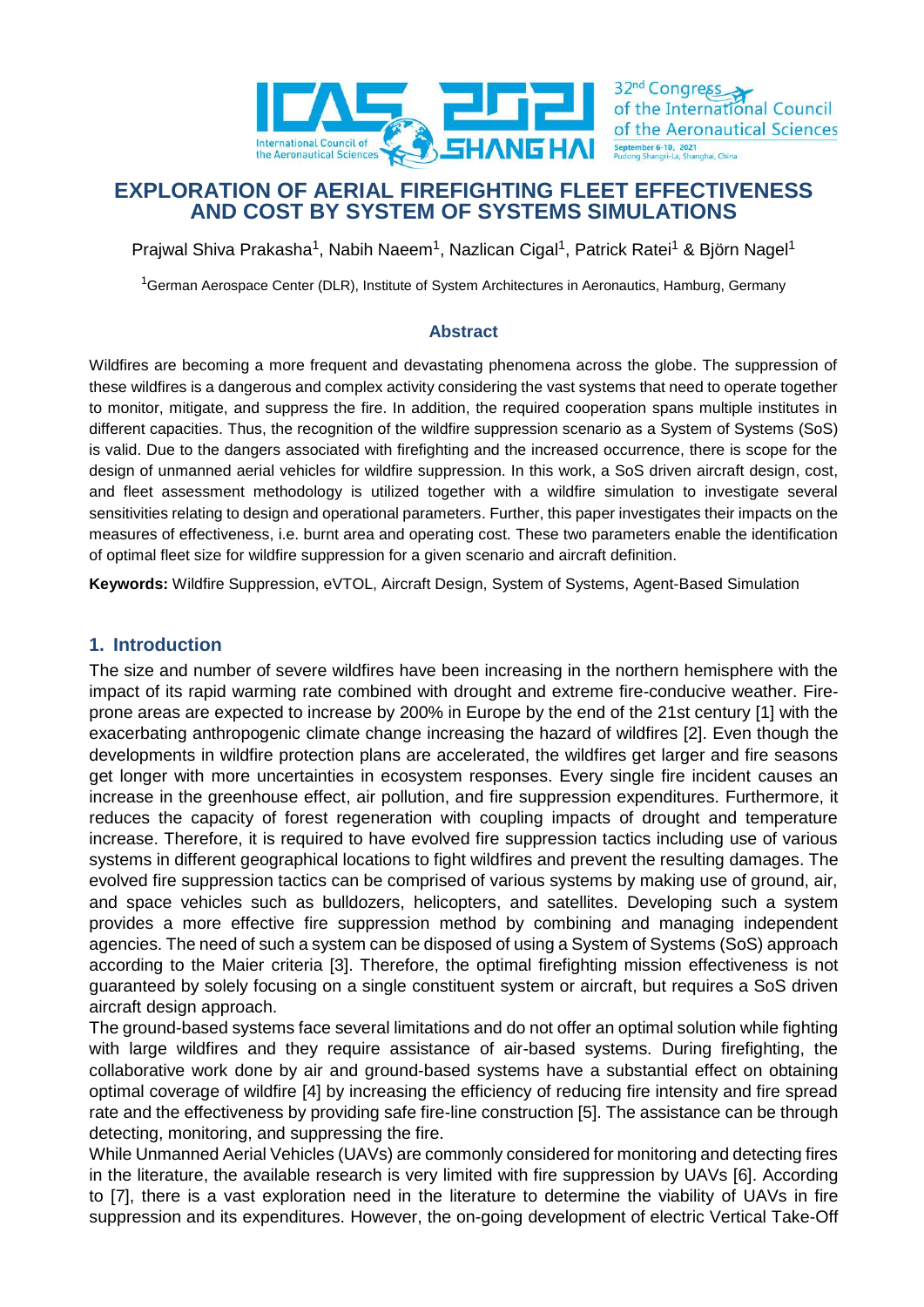and Landing (eVTOL) aircraft might also benefit the deployment of such aircraft for firefighting [\[8\].](#page-14-7) The developments regarding artificial intelligence and autonomous operations will enable quick deployment of aerial firefighting fleets in harsh unsafe environments. Currently, no such advanced aircraft are utilized for aerial firefighting.

This research aims to fill the abovementioned gap in the literature by providing a large-scale SoS simulation framework to execute suppression of wildfires using eVTOL UAVs. We have presented the general framework at a previous conference [\[9\],](#page-14-8) where initial investigations on the aerial firefighting effectiveness have been conducted. In this paper, the framework is extended by a cost model in order to find not only effective, but also cost efficient aircraft architectures and fleets for wildfire suppression. For this purpose, an initial Measure of Effectiveness (MoE) that involves aerial firefighting effectiveness and cost is established and investigated.

#### **2. Literature Review on Fire Models**

There have been many attempts to model and simulate the complex phenomenon of fire propagation in natural environments. The fire spread can be expressed in myriad ways and categorized using different approaches. The classification of fire propagation can be done considering deterministic and stochastic modeling approaches and/or, a vector-based approach with an adaption of Huygens' wave principle and grid-based (raster-based) approach with cell automata or bond percolation [\[10\].](#page-14-9) However, there is no strict distinction between models with the existing fire modeling systems and hybrid fire modeling systems include multi-fire models for different cases. For an instance, a commonly used software for wildfire, FARSITE [\[11\]](#page-15-0) uses different mathematical models for surface fire spread, spotting fires, or fuel moisture modeling and uses a vector-based approach for portraying fire front. Similarly, a deterministic fire simulator, Prometheus [\[12\]](#page-15-1) is a vector-based simulator that uses physics-based differential equations with Huygens' wave principle.

Even though there are various ways to classify fire propagation simulators, it is possible to combine the available simulators under three main categories as empirical-semi empirical, physical-semi physical, and simulation and mathematical models based on the comprehensive study done by Sullivan [\[10](#page-14-9)[,13](#page-15-2)[,14\].](#page-15-3) The physics-based models use physics and/or chemical-based differential equations with numerical solutions for expressing fire spread. These models consider limited areas with laboratory scales and they are computationally expensive due to their complex nature. In addition, even though they are proven to give more accurate results than empirical models for some studies [\[15](#page-15-4)[,16\];](#page-15-5) once the complexity increases, the prediction accuracy becomes questionable due to the non-linear nature of fire spread. Empirical-semi empirical models rely on experimental statistics based on observation to model fire behavior. Semi-empirical models follow the physical laws while obtaining the statistical correlation. Due to their nature, they can be easily implemented and require lower computational power compared to the physics-based models. However, they are limited with experimental data and they are not flexible to extend for different fire behaviors and they include substantial approximations. Lastly, the simulation and mathematical analogous model rely on mathematical concepts that express the fire spread based on coincidental similarities.

For simulation models, there are two common approaches as grid-based and vector-based for modeling a fire spread as shown in [Figure 1.](#page-2-0) While the grid-based approach uses square or hexagonal cell interactions to represent fire spread, the vector-based approach uses continuous moving with polygonal expanding in time and space to approximate the fire front. The raster-based approaches are relatively easy to implement and computationally less expensive. In addition, the raster-based models are more adaptable to heterogeneity in vegetation, topography, and weather conditions. Cell Automata (CA) models are one of the most widespread uses of the raster-based approach in recent years. CA models do have not only simple structure and low computational complexity, but also are flexible with coupling other models. For example, the fire spread time accuracy is easily improved by implementing the time correction model to the CA model in Rui et al. [\[17\].](#page-15-6) Similarly, the CA model is improved for detecting fire spotting by implementing a relation considering wind and fire interaction to allow a fire to spread to nonadjacent cells [\[18\].](#page-15-7) Even though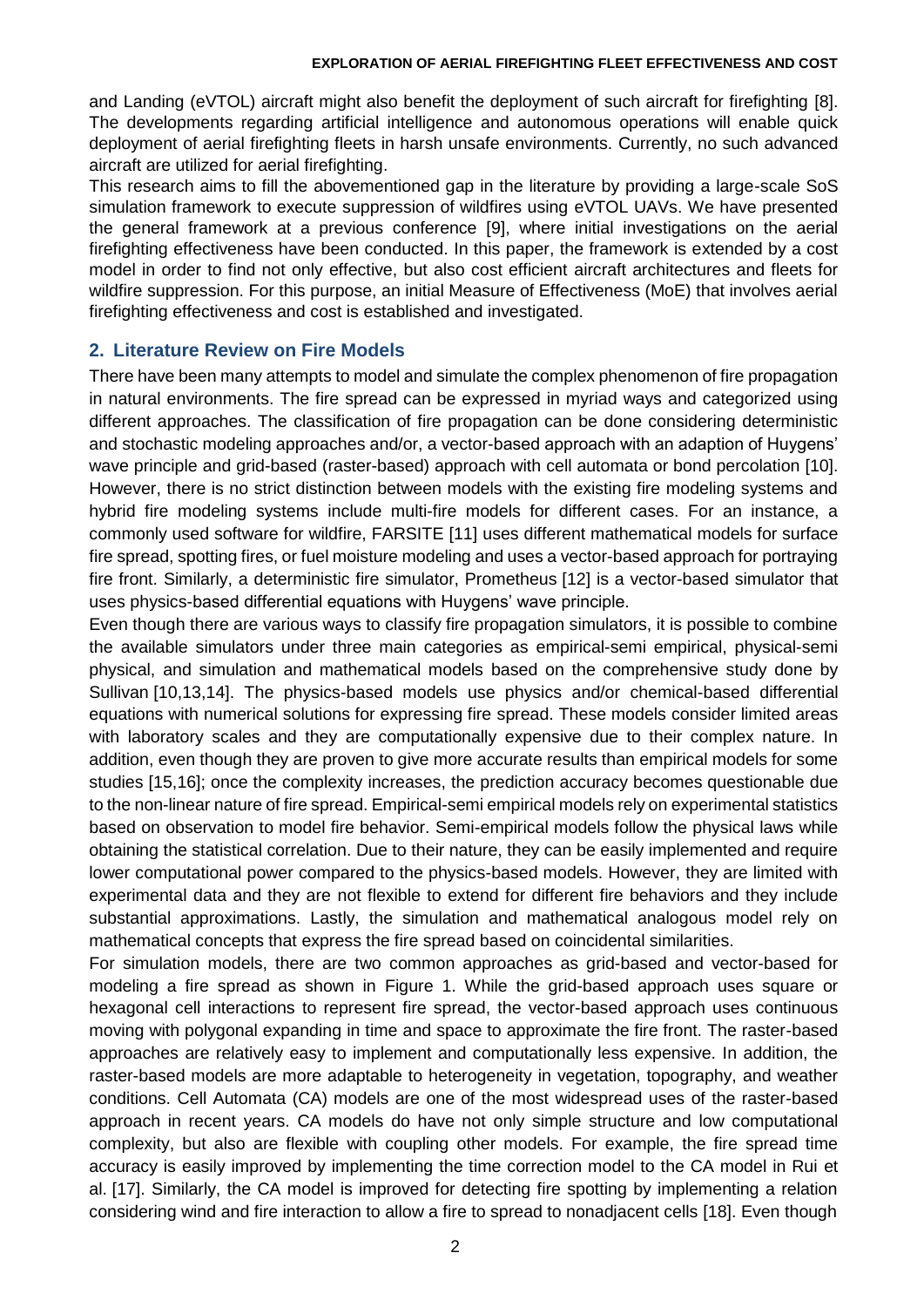

<span id="page-2-0"></span>Figure 1 – Grid-based model using equally sized cells with Moore neighbor directions (left) [\[19\]](#page-15-8) and vector-based fire spread model expanding both space and time (right) [\[11\].](#page-15-0)

most of the recent studies include vegetation type, topography, and weather conditions for characterizing the cells, the relations between adjacent cells may slightly differ while estimating the rate of spread. The rate of spread is can be calculated stochastically by assigning the fire spread probability factor to each cell as described in [\[18](#page-15-7)[,20\]](#page-15-9) by using an elliptical distribution scheme to generate new ellipses each time step in each new cell as in [\[21\]](#page-15-10) or by formulating the relationship between physical, statistical, and empirical data mentioned as in [\[17](#page-15-6)[,19\].](#page-15-8)

Even though raster-based and vector-based are commonly used in fire spread models, there exist different approaches in the literature. FireCast [\[22\]](#page-15-11) uses a deep learning approach to predict future fire growth provided by topography and weather conditions data. The method is computationally less expensive and easy to implement and offers fire spread predictions in high-risk areas. Another use of machine learning to predict the fire spread is shown by implementing a deep reinforcement learning algorithm to an online wildfire simulator presented in [\[23\].](#page-15-12) The study shows that reinforcement learning methods can outperform physics-based models as long as enough data is provided to the algorithm. WIFIRE [\[24\]](#page-15-13) introduces a different approach by providing a software infrastructure real-time simulation driven by satellite and sensor data to predict the fire spread. Even though the high accuracy and near real-time response availability are great advantages for predicting the fire spread, the complexity of structure and computational cost bring disadvantages to the model.

# **3. System of Systems Aerial Firefighting Framework**

The design of the SoS framework and its components, namely aircraft design, simulation, and cost, are expanded upon in this chapter.

# 3.1 Framework Definition

In order to structure the SoS design, a framework is developed to establish the key variables of the design, construct the SoS model, execute the simulations, and analyze the output data to constrain the design space (see [Figure 2\)](#page-3-0).

The concept of operations of current firefighting and tactics, as described by firefighting handbooks, is implemented in the Multi-Agent-Based Simulation (MABS) with an approach where properties of the fire-model trigger predefined containment and suppression actions. [Figure 2](#page-3-0) depicts the vision of the fire fighting vehicle design and fleeting where the simulation drives the process. For various scenarios spanning multiple regions, environmental conditions and infrastructure distributions, simulations can be performed to identify the most efficient and robust fleet, aircraft design, and the SoS and System of Interest (SoI) level parameters that respectively constitute them. SoS parameters such as the fleet size, combinations, and distribution and their impact on the wildfire suppression can be investigated by this framework. The wildfire spread model is a medium fidelity model which considers the vegetation index, wind speed & direction, humidity and terrain.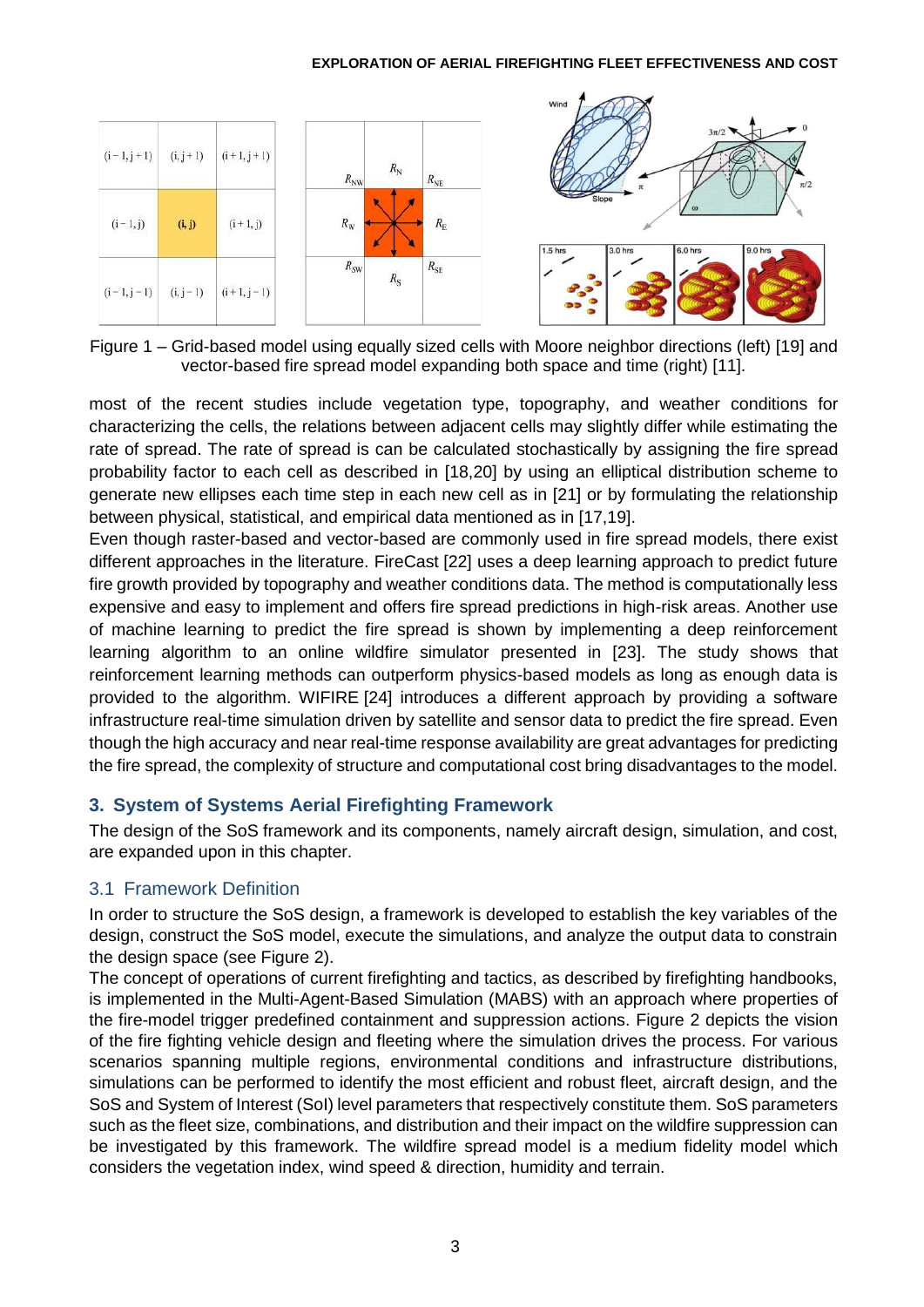

Figure 2 – Framework for system of systems driven wildfire fighting aircraft design.

<span id="page-3-0"></span>At the SoI/aircraft level, parameters such as velocity, payload capacity, range, and configuration architecture can be varied and their impacts on the MoE analyzed. Furthermore, the framework can also be used to investigate at the sub system level varying battery parameters and water retrieval and dropping system parameters. For wildfire suppression, multiple heterogeneous fleet of vehicles need to be designed for optimal combined operations. The simulation acts as the testbed on which different homogenous and heterogenous fleets can be analyzed and evaluated. As a simple example of what the simulation could help answer: the question of whether a large fleet of small agile aircraft or a small fleet of large aircraft would perform better at wildfire suppression. Moreover, simulations can help find the ideal balance between the multiple architectures within a fleet and help in driving the design of the vehicle or fleet.

### 3.2 Aircraft Design

Generally, the aircraft design methodology and operational considerations for wildfire suppression have been presented in [\[9\]](#page-14-8) and are summarized in this section.

Applying the aircraft design methodology by Brown and Harris [\[25\]](#page-16-0) allows for fast first order conceptual eVTOL aircraft design. Here, different eVTOL aircraft configurations or architectures, namely multirotor, compound helicopter, lift + cruise, and tiltrotor, are sized and evaluated for their performance in hover and cruise flight state. The underlying methods consist of momentum theory for hover and steady level flight equations for cruise segments. The Maximum Takeoff Mass (MTOM) of the electric aircraft simply consists of payload mass, battery mass, and empty mass. At that, the payload is a mission requirement, the battery is sized according to the mission performance, and the empty mass is determined by an assumed empty mass fraction for each eVTOL aircraft architecture. For aerodynamics and performance computations, the maximum disk loading and lift-to-drag ratio of the respective architecture are assumed. The aforementioned eVTOL aircraft architectures are modeled with their respective performance characteristics as utilized by [\[25\].](#page-16-0) This is a simple approach to conceptually design eVTOL UAVs for wildfire suppression and to propagate the design performance of one vehicle to the fleet level. The design process will be updated in future work. In fact, we have presented an extended approach i[n \[26\],](#page-16-1) where the eVTOL aircraft design methodology was refined. **Example 19 Concess**<br> **Example 19 Concess**<br> **Example 19 Concess**<br> **Example 19 Concessions**<br> **Example 19 Concessions**<br> **Example 19 Concessions**<br> **Example 19 Concessions**<br> **Example 19 Concessions**<br> **Example** 

The sizing mission requirements are based on the underlying wildfire suppression scenario. Accordingly, a short-range cruise mission of 30 km and a mid-range cruise mission of 60 km are considered. Regarding the battery technology level, an advanced battery pack specific energy of 300 Wh/kg is assumed, where the maximum depth of discharge is limited to 80%. Even though it might not be required for non-urban operations of UAVs, the sizing mission also contains a 20-minute loiter for battery energy reserves. Regarding the payload requirement, two payload masses, 250 kg and 500 kg, are taken into consideration. Finally, the UAVs are expected to operate fully automated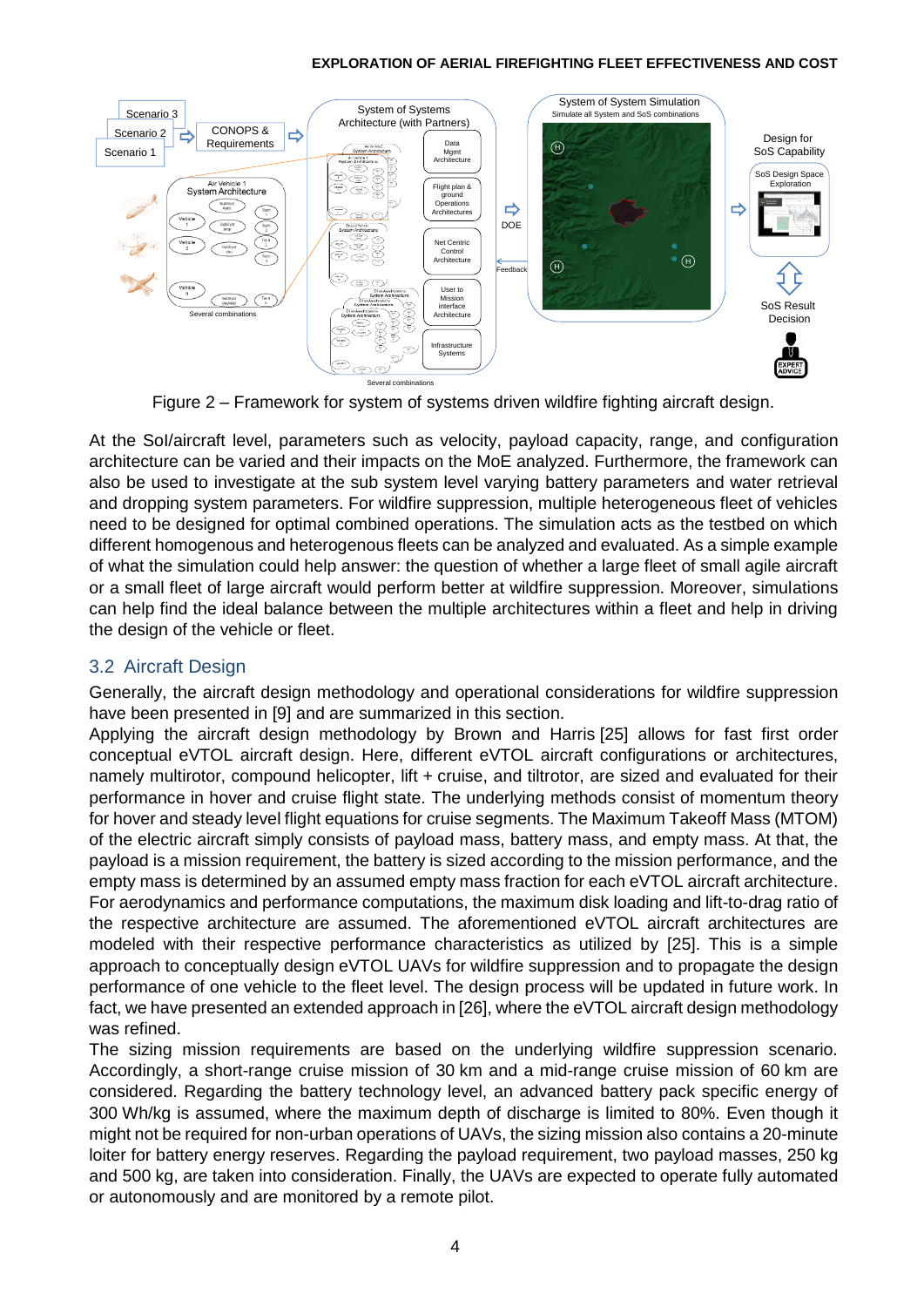### 3.3 Multi-Agent-Based Simulation

While the MABS for the wildfire fighting case study will be explained in the following, the detailed work on the underlying simulation toolkit has been extensively described in [\[27\].](#page-16-2)

The simulation model has four major components, which will be explained in the following. The components are namely:

- 1) Wildfire model
- 2) Agent model
- 3) Wildfire suppressant drop model
- 4) Aircraft performance and energy model

#### *3.3.1 Wildfire and Suppression Drop Model*

In the Agent-Based Simulation, a medium-fidelity CA wildfire spread model of Rui et al. [\[17\]](#page-15-6) is incorporated [\[9](#page-14-8)[,27\].](#page-16-2) This CA-based fire model was chosen because of its ability to model the influence of combustibles, temperature, humidity, wind and terrain in physical time steps. The use of physical time steps is necessary in order to allow coupling with the firefighting agents. Moreover, the ability to model the temperature, humidity, and wind enables the representation of the reduced intensities of wildfires at night. The agent's attack the wildfire by suppressant drops of which the dimensions are governed by the suppression drop model. The Suppression drop model was developed using a regression based on data generated by USDA Forest Service during real-scale water drop tests [\[28\]](#page-16-3) relating the suppressant patch dimensions to payload and suppressant flow rate. Further details on the implementation is given in [\[9\].](#page-14-8)

#### *3.3.2 Agent Model*

The agent model is composed of the fire fighting vehicles which actively fight the fire using the logic in [Figure 3](#page-4-0) as also implemented in previous studies [\[9\].](#page-14-8)



Figure 3 – Firefighting agent logic.

<span id="page-4-0"></span>At the current stage, fire detection is only modelled through an imposed time delay termed as the response time. Once the fire is ignited in the simulation, the agents are made to hold until the response time has elapsed. Afterwards, the agents select an initial fire position based on proximity. After the initial fire front is selected, the agents begin their approach to the chosen fire front while tracking the fire front. The fire front is tracked in each step of the agent by considering a neighborhood around the chosen fire front and updating the chosen fire front to the point of maximum value within that neighborhood considering the fire spread rate and the proximity to priority locations.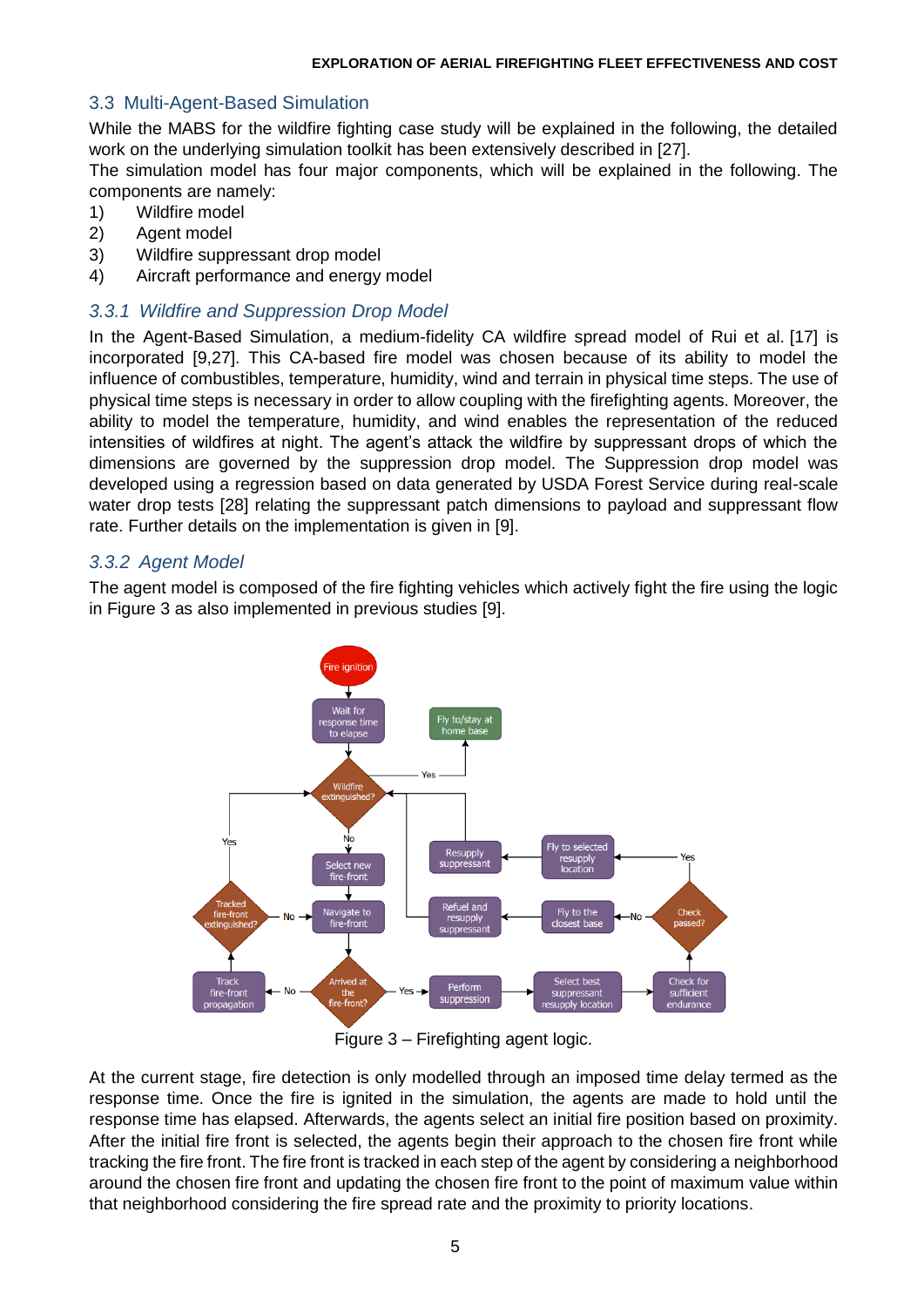By this way, the agents attempt to suppress the wildfire at the points of highest important or the simply the highest spread if the priority locations are disabled. In the case that the targeted fire position is suppressed by a different agent or is burnt out, the agent selects a new fire front based on the aforementioned criteria. After a successful attack on the fire front, each agent then evaluates whether or not it has sufficient endurance to perform another suppression attack. If possible, the agent selects the closest point to resupply either at a base or a water source, if not possible the agent returns to the base to refuel.

## *3.3.3 Aircraft Performance and Energy Model*

The Agent-Based Simulation employs an energy model to track and update the energy available to the aircraft considering its flight state and payload in each iteration of the simulation. The maximum battery energy is reduced by the usable energy fraction and the reserve energy where the remainder is made available to the agent. The power consumption data for each state of flight and payload configuration is provided to the MABS through the aircraft sizing tool. In the simulation, the agents can recharge for subsequent missions at the bases.

### 3.4 Cost Model

The total operating cost is calculated on a mission basis combining both operating and capital expenses. The operating expenses consist of direct and indirect operating costs. The direct operating cost is divided into remote pilot cost, maintenance cost, and energy cost while the indirect operating cost is estimated as a fixed fraction of direct operating cost. The capital expenses only consider the aircraft depreciation cost per mission. To calculate the depreciation cost, the acquisition cost of aircraft is included as an intermediate step in the cost model. The acquisition cost includes airframe, avionics, and battery costs.

### *3.4.1 Acquisition Cost*

Airframe cost depends on the maximum take-off mass, the airframe price per unit mass, and the mass fraction of the airframe, which differs from one aircraft architecture to another [\[25\].](#page-16-0)

$$
Airframe\ mass=\ Maximum\ taken\ of\ mass*Empty\ mass\ fraction
$$

Airframe Price = Airframe price per mass 
$$
\left[\frac{\$}{kg}\right]
$$
 \* Airframe mass [kg]

The avionics cost is approximated as a fixed value shown in [Table 1.](#page-7-0) The cost of avionics depends on the autonomy and technology readiness level of unmanned aircraft systems. Autonomous aircraft has a higher avionics cost compared to piloted aircraft, however, it doesn't require the installation of passenger entertainment systems.

The battery cost depends on the required number of batteries and battery lifetime for a single aircraft. Since the lifetime of a battery is less or equal to the lifetime of an aircraft, the required number of batteries must be estimated based on the aircraft usage. The required number of batteries can be estimated by relating the number of missions required from an aircraft during its lifetime and the number of missions available per unit battery. Therefore, the battery cost is calculated using the relations in [\[29\].](#page-16-4)

Battery mass =  $Maximum\, takeoff\, mass [kg] * battery\, Mass\, Fraction$ 

$$
Battery \; Capacity = Battery \; mass [kg] * Battery \; Specific \; Energy \left[\frac{kWh}{kg}\right]
$$

Number of Mission Required per Life = Number of Missions per Year  $*$  Expected Life Time

Number of Missions Available per Battery

\n
$$
Subjected from a W (cycle per Mission)
$$
\n
$$
Cycle per Mission = \frac{Network \, Energy}{Battery \, Capacity * Number \, of \, Agents}
$$
\nNumber of Batteries Required = \frac{Number \, of \, Mission \, Required \, per \, Life}{Number \, of \, Mission \, Available \, per \,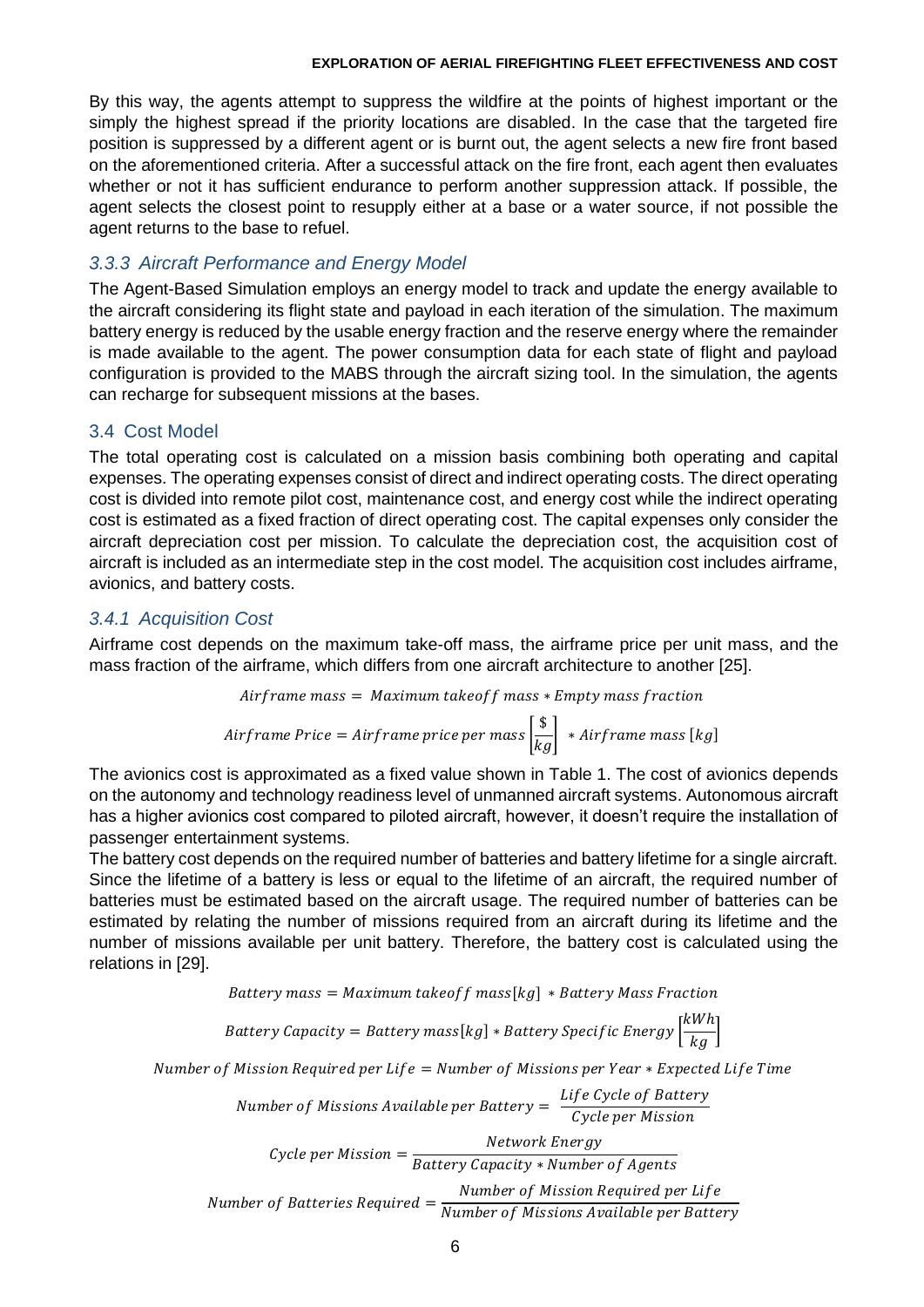Battery Price = Battery Capacity [kWh] \* Number of Batteries Required \* Battery Specific Cost  $\frac{\$}{\$M}$  $\overline{kWh}$ 

# *3.4.2 Operating Expenses*

The operating expenses are calculated as the summation of remote pilot cost, maintenance cost, energy cost, and indirect operating cost. The model does not consider the fees paid to air traffic control and the landing fees for wildfire suppression missions.

#### Operating Cost = Remote Pilot Cost + Maintenance Cost + Energy Cost

The wildfire suppression mission is assumed as an autonomous flight mission. Therefore, the missions are guided by a remote pilot who is responsible for the fleet on the ground. The remote pilot cost is calculated by modifying the relation mentioned in [\[25\]](#page-16-0) by multiplying by the fleet size to estimate the cost per mission. The number of aircraft assigned to remote pilot is assumed to be equal to the fleet size and the average pilot wrap rate is shown in [Table 1.](#page-7-0)

Remote Pilot Cost = Pilot Wrap Rate $\frac{\$}{\hbar\alpha\alpha}$  $\frac{1}{hour}] * MissionTime[hour]$ <u>Number of Aircraft per Remote Pilot</u> ∗ Number of Agents

The maintenance cost per mission depends on the mechanic wrap rate, the ratio of maintenance man-hours to flight hours, mission time, and the number of agents [\[25\].](#page-16-0)

$$
Maintename \; Cost = Mechanic \; Wrap \; Rate \left[\frac{\$}{hour}\right] * \frac{MMH}{FH} * \; Mission \; Time \; [hour] * Number \; of \; Agents
$$

For electric aircraft, the ratio of Maintenance Man-Hours (MMH) to Flight Hours (FH) has lower values provided that electric motors require less maintenance and are easily accessible. The energy cost per mission depends on the total amount of energy used in the mission and the electricity price.

Energy Cost = Network Energy per Mission [kWh] \* Electricity Price 
$$
\frac{\$}{kWh}
$$

Indirect operating cost is calculated as a fixed fraction of the direct operating cost. In the wildfire suppression mission, indirect operating cost includes a hangar to store and maintain the vehicles in addition to the necessary infrastructure for take-off and landing.

# *3.4.3 Capital Expenses*

The capital expenses only consider the depreciation cost of aircraft in each mission. The depreciation cost refers to the decrease in the value of an aircraft over time. The value of assets after their useful life is not included in the capital expenses. The insurance cost and finance cost are also not included in the capital expenses for the wildfire suppression mission.

Capital Expenses =  $Airframe$  Depreciation Cost + Avionics Depreciation Cost + Battery Depreciation Cost Exponential decay over time is assumed for airframe depreciation referring to [\[30\].](#page-16-5)

*Airframe Depreciation Cost* 
$$
\left[ \frac{\$}{missing} \right] = \frac{Airframe Price * (1 - exp(-deprecision rate))}{Number of missions per year}
$$

The equation used in the model implicitly approximates the lifetime of the aircraft as 10 to 15 years. To find the depreciation cost per mission, the equation is modified by dividing by the number of missions per year.

The avionics depreciation cost per mission is estimated in the same manner as the airframe depreciation following [\[30\].](#page-16-5)

Avionics Depreciation Cost  $\left[\frac{\$}{mission}\right] =$  $A$ vionics Price  $*(1 - \exp(-depreciation rate))$ Number of missions per year

Battery depreciation cost is assumed as a straight-line approximation. The number of missions provided by the battery is found by dividing the life cycle of the battery by the required battery cycle per mission.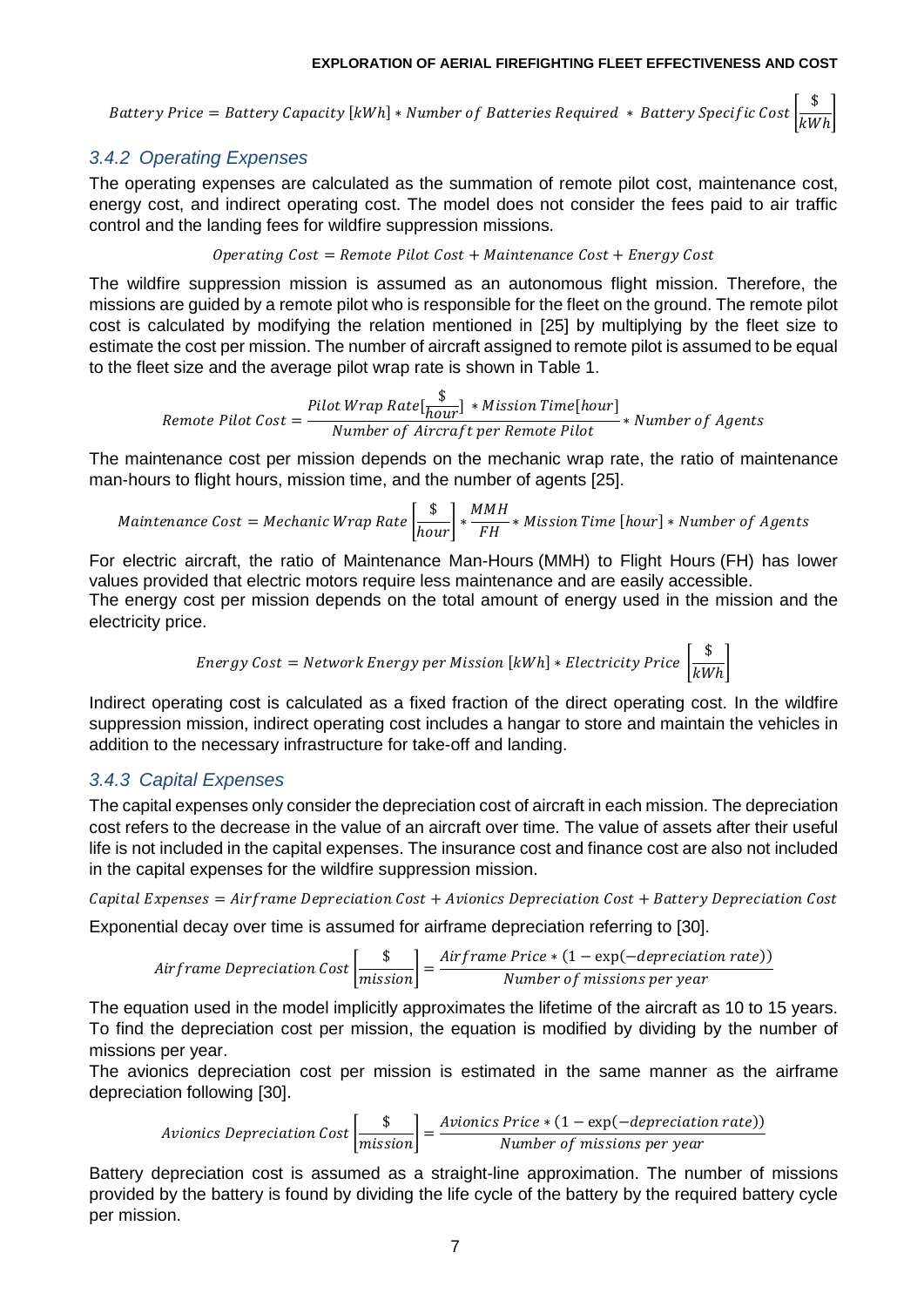$$
Battery\ Depreciation\ Cost\left[\frac{\$}{mission}\right] = \frac{Unit\ Battery\ Price[\$]}{Life\ of\ Battery}
$$
  

$$
\frac{Life\ of\ Battery}{Cycle\ per\ Mission}
$$

### *3.4.4 Parameters*

<span id="page-7-0"></span>Finally, the cost model section is concluded by [Table 1,](#page-7-0) which summarizes the underlying cost model parameters, the assumed values, and corresponding references.

| Parameter                         | Value   | Reference |
|-----------------------------------|---------|-----------|
| Airframe price, USD/kg            | 1,102   | [25]      |
| Avionics price, USD               | 100,000 | [25]      |
| Depreciation rate, %              | 7.5     | [30]      |
| Electricity price, USD/kWh        | 0.2     | [31]      |
| Battery specific cost, USD/kWh    | 300     | [29, 31]  |
| Lifetime, years                   | 15      | [30]      |
| Number of Missions, missions/year | 60      | [32]      |
| Mechanic wrap rate, USD/hour      | 75      | [25]      |
| MMH to FH ratio, dimensionless    | 0.6     | [25]      |
| Pilot wrap rate, USD/hour         | 150     | [33]      |
| Indirect operating cost, %        | 20      | Assumed   |

| Table 1 - Cost model parameters. |  |  |
|----------------------------------|--|--|
|----------------------------------|--|--|

### **4. Results and Discussions**

The evaluation parameters used in this study for the analysis of results are as follows:

- **Number of Agents [count]** Total number of wildfire suppression aircraft deployed
- **Energy [kWh]** Represents the total energy used by each fleet and is indicated by marker size
- **Burnt Area [football fields]** The total burnt forest area in [football fields], i.e.  $5,000$  m<sup>2</sup> per football field
- **Operating Cost [USD]** The total operating cost per mission (incl. depreciation) of each fleet
- **Measure of Effectiveness (MoE) [nondimensional]** Combines firefighting effectiveness and cost with minimum indicating optimality

 $\emph{MoE} = 0.5 * \frac{Burnt\text{ Area}}{Maximum\text{ Burnt\text{ Area}}} + 0.5 * \frac{Operating\text{ Cost}}{Maximum\text{ Operating}}$ Maximum Operating Cost

The parameters investigated in this study and their values are given in [Table 2,](#page-8-0) where the underlined values represent the baseline case. Each sensitivity study is carried out in comparison with the baseline case.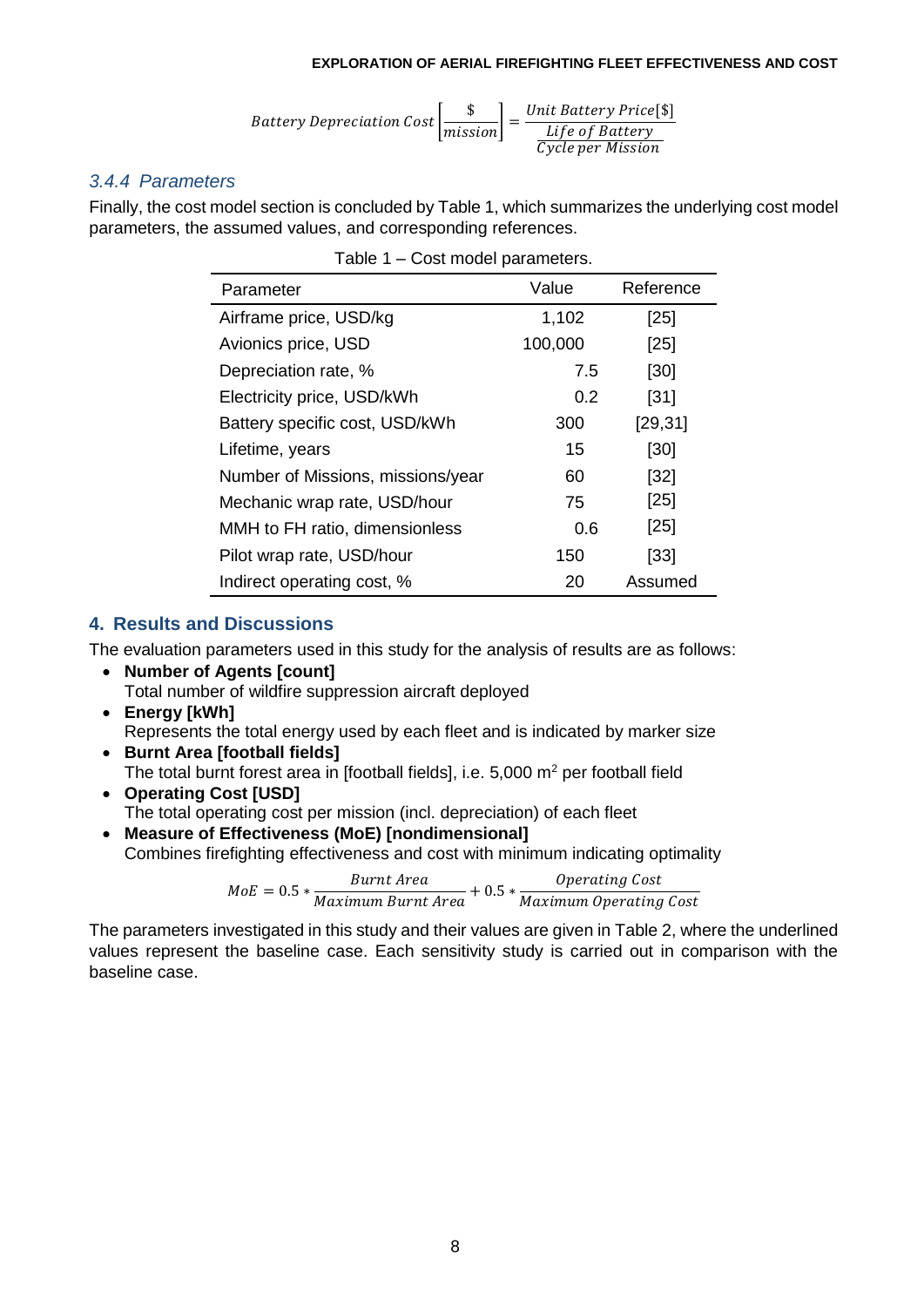| Parameter                | Value                |
|--------------------------|----------------------|
| Design                   |                      |
| <b>Payload Capacity</b>  | 250 kg               |
|                          | 500 kg               |
| <b>Cruise Speed</b>      | $20 \text{ m/s}$     |
|                          | $30 \text{ m/s}$     |
|                          | $40 \text{ m/s}$     |
| Range                    | 30 km (short)        |
|                          | 60 km (mid)          |
| Operations               |                      |
| <b>Operational Range</b> | 5 km average (short) |
|                          | 10 km average (high) |
| Response Time            | 20 min               |
|                          | 25 min               |

<span id="page-8-0"></span>Table 2 – Wildfire suppression case study parameters.

# 4.1 General Cost Model Discussions

The results demonstrate that the total operating cost is substantially dominated by capital expenses. The domination of capital expenses for wildfire suppression missions is expected due to the small number of missions per year. Therefore, the number of missions strongly affects the capital expenses which decrease as the use of aircraft increases. Consequently, changes in the aircraft configuration and maximum take-off mass have substantial effects on the total operating cost as well.

While the airframe depreciation cost is the leading cost component in capital expenses, the battery depreciation cost has a considerably low effect on them. On the other hand, the operating expenses are driven by maintenance cost and energy cost, and the pilot cost is reduced significantly due to autonomy. The total operating cost is hardly sensitive to any changes in the parameters for operating expenses. Overall, both capital and operating expenses are strongly sensitive to the fleet size.

# 4.2 General System of Systems Simulations Capabilities

Before addressing the SoS simulation results in the following, the authors would like to introduce some qualitative results to demonstrate the capability of the framework. Therefore, [Figure 4](#page-8-1) shows an active wildfire suppression mission on the left. Here, the active fire front is represented by red cells, whereas the burnt area is shown by brown cells. The firefighting UAVs are shown as blue disks. Furthermore, the completed successful mission can be seen in [Figure 4](#page-8-1) on the right, where suppressed area is represented by grey cells.



<span id="page-8-1"></span>

Figure 4 – Active wildfire suppression mission (left) and completed successful wildfire suppression mission (right).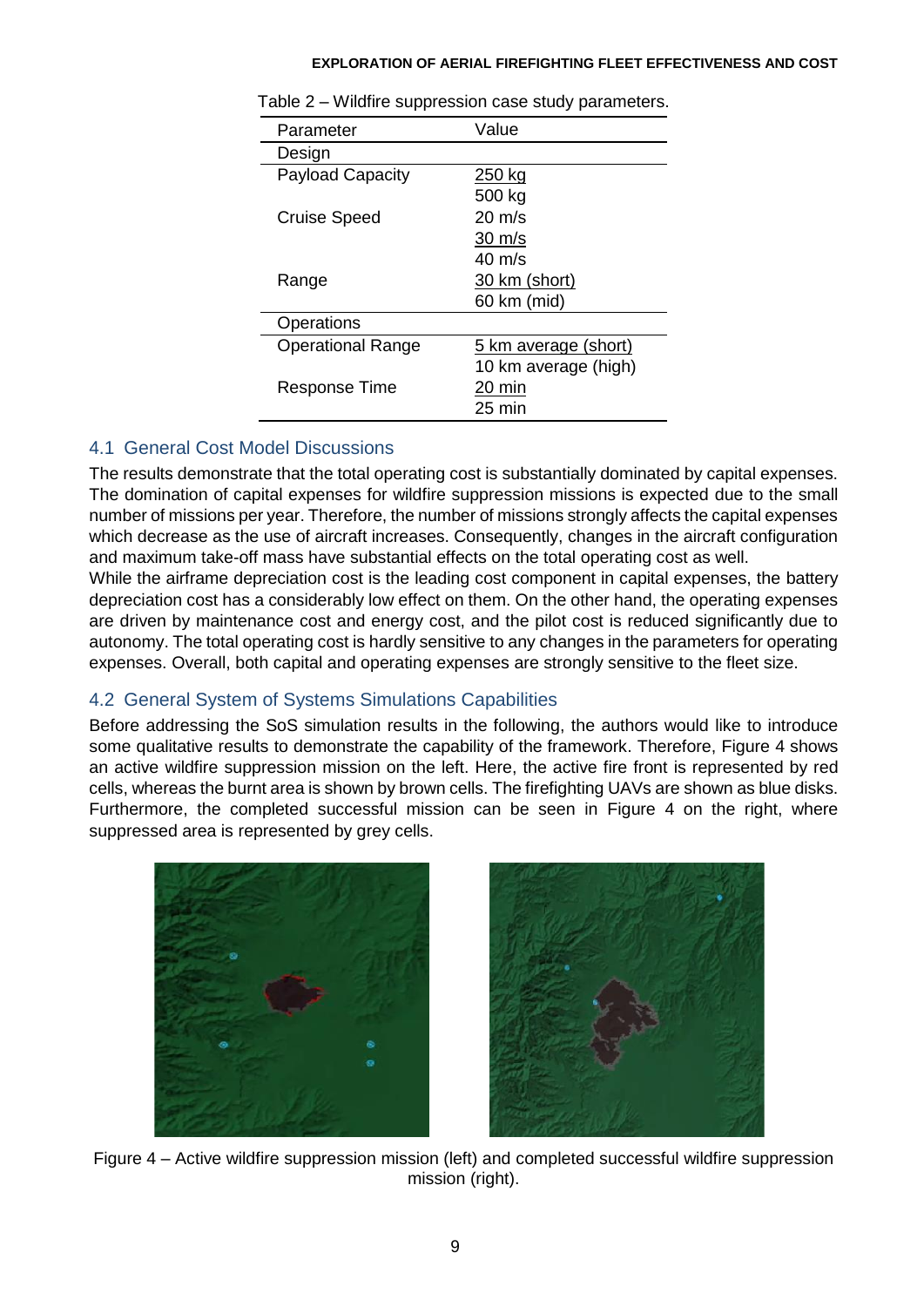The MABS also provides the capability or feature to prioritize certain locations. While in this study this capability is not utilized, it was generally developed to model the priority protection areas such as housing areas, which would be prioritized in a real-life suppression scenario. Thus, [Figure 5](#page-9-0) presents the capability for completeness. On the left screenshot in [Figure 5,](#page-9-0) a failed wildfire suppression mission is shown, where the feature is disabled. This can be found, since the protection locations (represented by yellow icons) are fully burnt. Instead, the UAV bases and off-base water sources were protected by the UAVs. However, enabling the feature for priority protection areas shows that these areas can be saved as display on the right screenshot in [Figure 5.](#page-9-0) More detailed discussions on this capability demonstration can be found in [\[9\].](#page-14-8)





Figure 5 – Failed wildfire suppression missions with protection locations disabled (left) and protection locations enabled (right).

### <span id="page-9-0"></span>4.3 System of Systems Simulations of Design Parameters

In the following sections, the impact of top level aircraft design parameters on the aerial firefighting effectiveness and cost will be presented. Accordingly, the cruise speed, the payload capacity, and the design range are studied.

### *4.3.1 Cruise Speed*

The sensitivity of three design cruise speeds on the firefighting effectiveness is presented in [Figure](#page-10-0)  [6,](#page-10-0) where the number of agents is plotted against the Measure of Effectiveness and its individual components. The first clear trend is that larger fleet sizes perform better in fire suppression as expected. Considering the fleet size of 8, it is observed that the design cruise speed of 30 m/s results in the most effective fleet for the multirotor and compound helicopter architectures. In comparison, for the same fleet size, the lift + cruise and tiltrotor architectures are the most effective with 40 m/s cruise speed. This shows that the optimal fleet size and speed is dependent on the architecture in consideration. At the high speeds of 40 m/s, the compound helicopter and multirotor architectures suffer in performance due to the energy limitations. This can be seen from the marker sizes as it represents the total energy consumed by each fleet. Considering the operating cost, larger fleets cost more to operate as expected. It is found that depending on the design cruise speed, the cheapest architecture to operate changes between multirotor for the lower speeds and the compound helicopter for the higher speeds. Combining these two factors together into the MoE, an optimal fleet size can be obtained for each architecture and cruise speed. For the lowest cruise speed, the fleet size of 10 is found to be optimal for all architectures, whereas for the middle cruise speed the fleet size of 8 is optimal for multirotor and compound helicopter architectures and a fleet size of 12 is optimal for the others. A fleet size of 10 is found to be optimal for the highest cruise speed in consideration.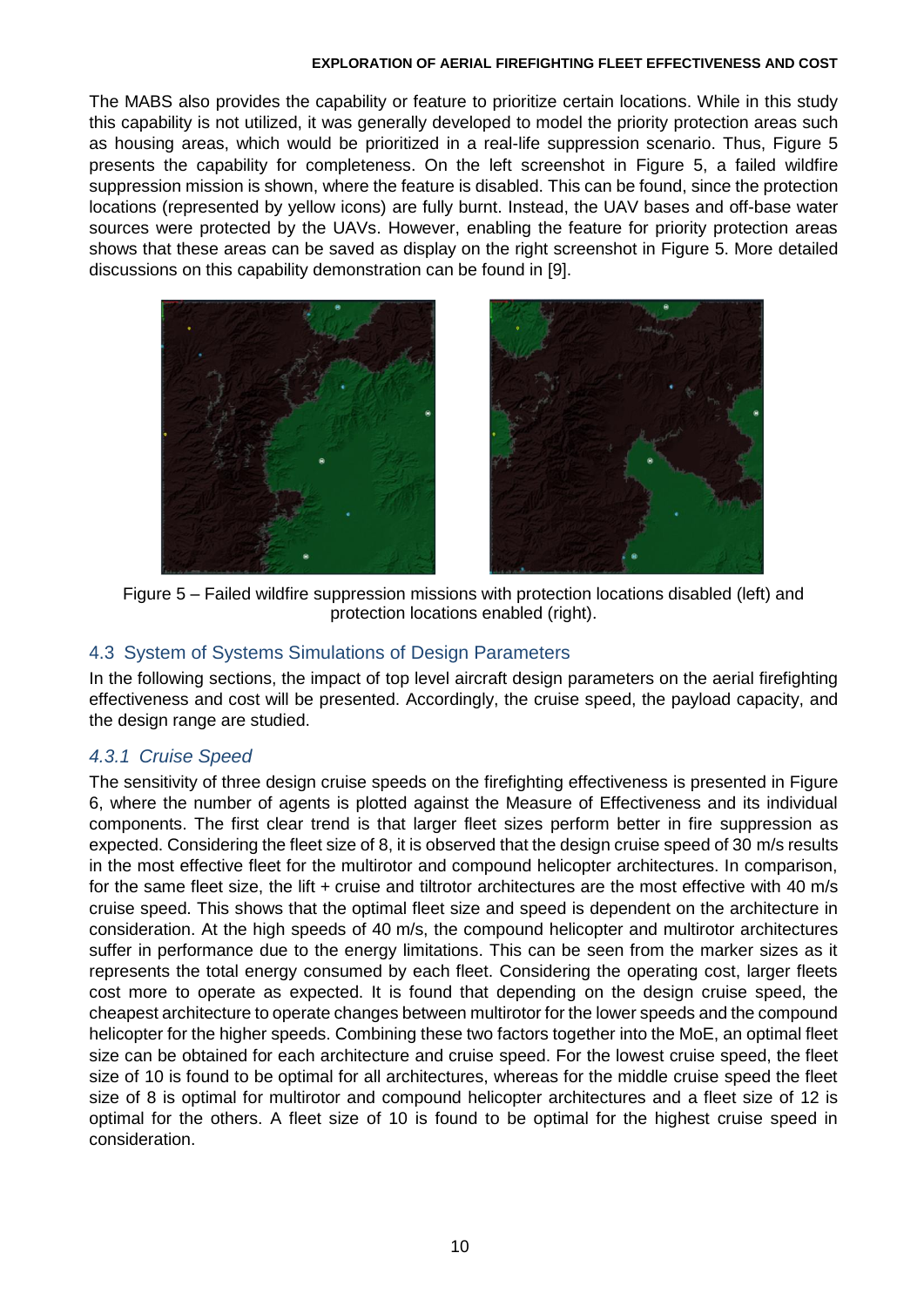

Figure 6 – The sensitivity of cruise speed on the aerial firefighting effectiveness and cost.

### <span id="page-10-0"></span>*4.3.2 Payload Capacity*

The effect of payload capacity on the effectiveness of aerial suppression is shown in [Figure 7.](#page-10-1)



Figure 7 – The impact of payload on the aerial firefighting effectiveness and cost.

<span id="page-10-1"></span>In general, the higher payload capacity of 500 kg is shown to improve aerial firefighting effectiveness compared the 250 kg payload capacity. Conversely, the fleet with the higher payload is more expensive to operate. The optimal fleet size is found to be dependent on the payload and architecture. In particular, for the lift + cruise architecture, the smaller payload fleet is found to be optimal with 12 aircraft whereas for the larger payload fleet 10 aircraft is optimal. For the multirotor architecture, for both the payload capacities, a fleet size of 8 is found to be optimal.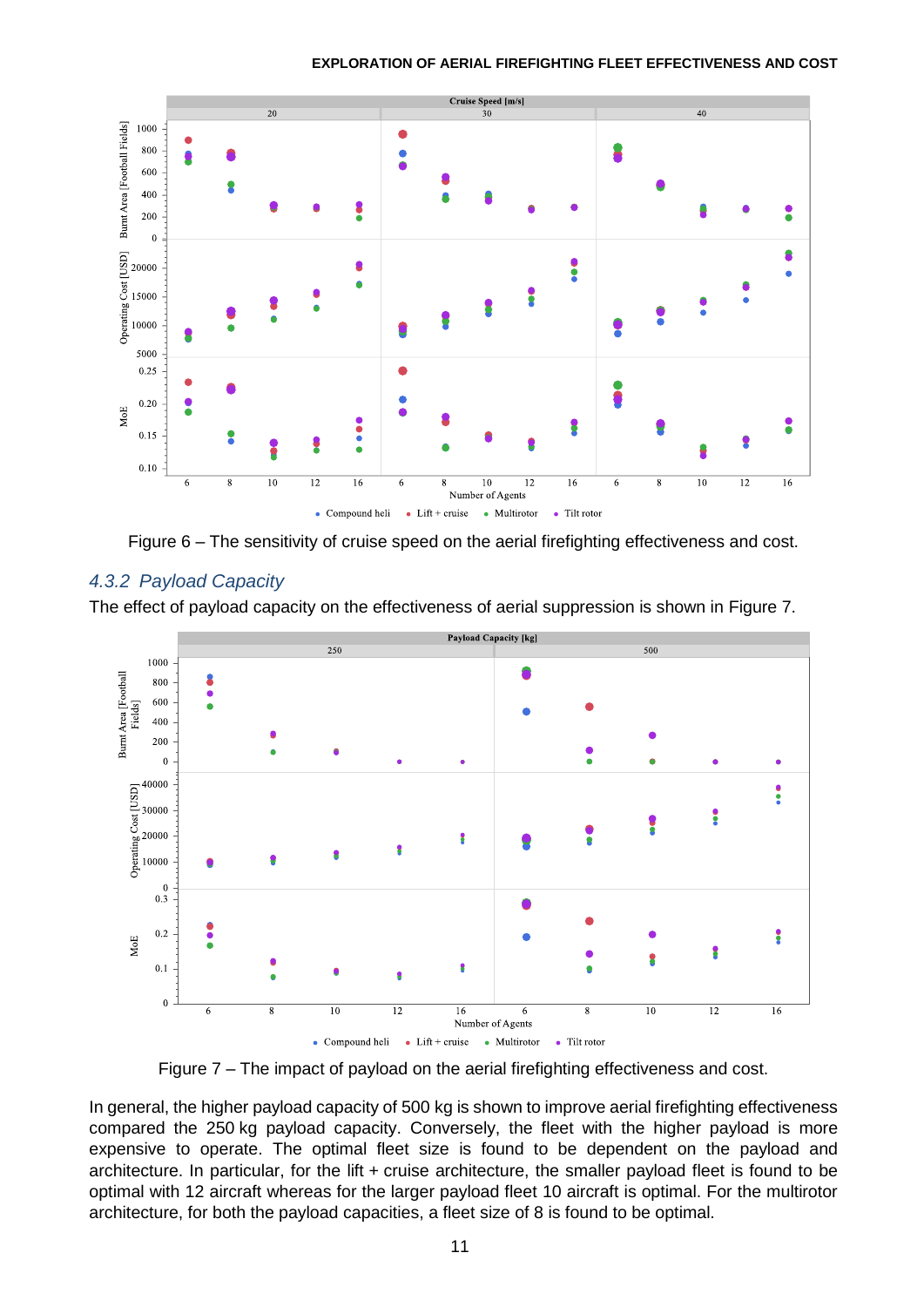#### *4.3.3 Design Range*

The effect of the design range on the aerial firefighting effectiveness considering short (30 km) and mid (60 km) ranges is given in [Figure 8.](#page-11-0) In terms of the burnt area both design ranges perform similarly. However, for the mid design range the vehicles are oversized which mostly leads to higher energy consumption (indicated by marker size) and operating cost. Consequently, it is observed that the best MoE is slightly worse for the mid design range than the short design range. In addition, some architectures (e.g. multirotor) are very sensitive to higher design range and as such this parameter must be chosen carefully.



<span id="page-11-0"></span>Figure 8 – The impact of design range on the aerial firefighting effectiveness and cost.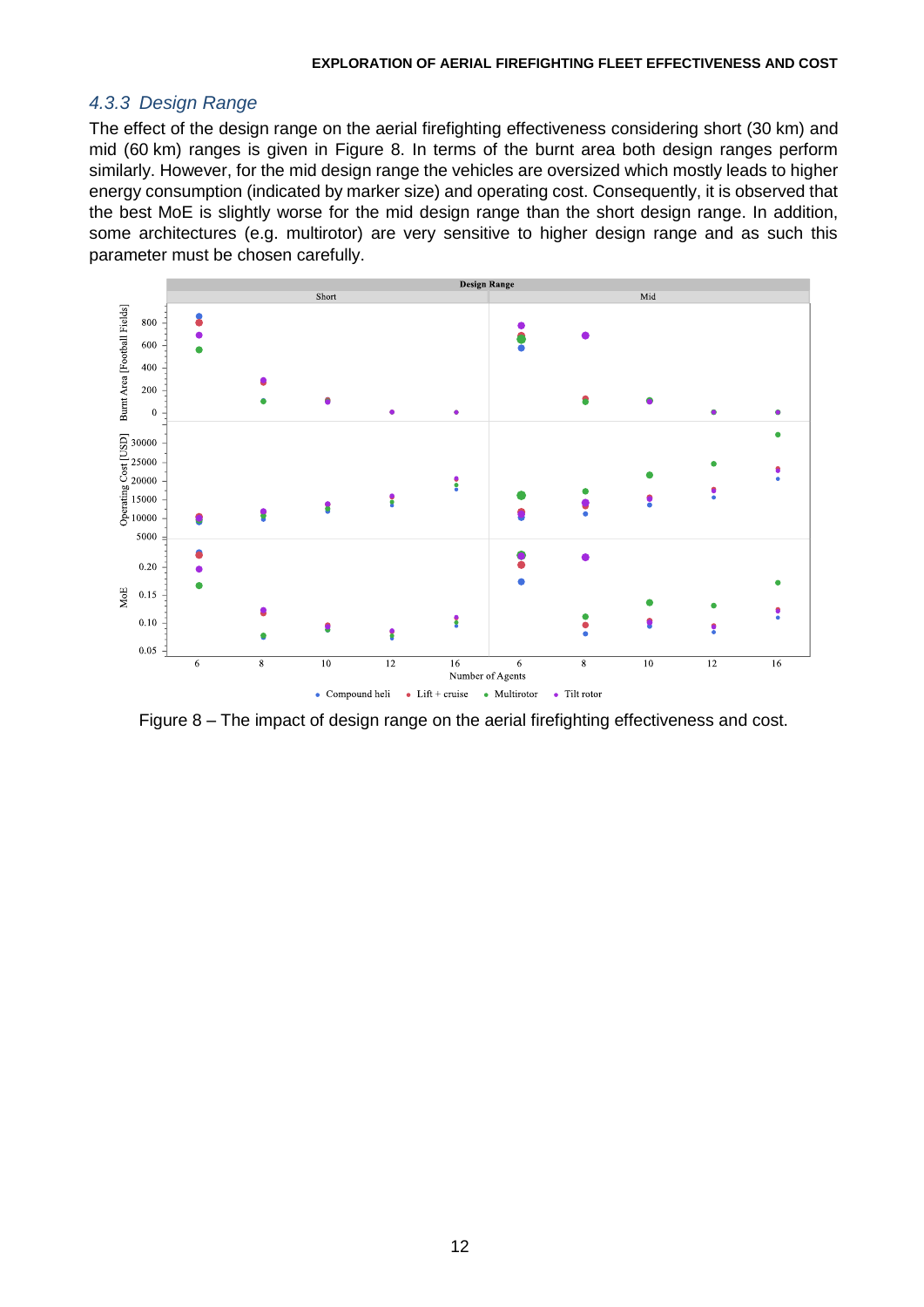## 4.4 System of Systems Simulations of Operational Parameters

In the following sections, the impact of operational parameters on the aerial firefighting effectiveness and cost will be presented. Here, the operational range, which is the distance between the fire ignition center and the aircraft bases, is varied. Furthermore, the impact of the response time until the firefighting aircraft are deployed is studied.

## *4.4.1 Operational Range*

[Figure 9](#page-12-0) shows the results for a wildfire scenario, in which the operational range is doubled from 5 km (short) to 10 km (high), whereas the aircraft are sized for the low design range of 30 km. It should be noted that both operational ranges are averaged. It is found that the number of successful fleets clearly diminishes for the high operational range. Accordingly, this effects the operating cost, which can be seen by the significant cost increase for the smaller fleet sized. Consequently, the best MoE of the short operational range scenario cannot be reached in the high operational range scenario. This operational scenario results in a fleet size requirement of at least 10 fixed-wing cruise eVTOL aircraft architectures, i.e. lift + cruise or tiltrotor, or 12 eVTOL aircraft of any architecture. Compared to the low operational range, where 8 aircraft are sufficient, an increased fleet size of 25% or even 50% is required.



Figure 9 – The impact of operational range on the aerial firefighting effectiveness and cost.

### <span id="page-12-0"></span>*4.4.2 Response Time*

Eventually, [Figure 10](#page-13-0) shows the impact of a delayed firefighting response on the effectiveness and cost. If the response time is prolonged from 20 min to 25 min (by 5 min or 25%), most previously successful fleets fail to suppress the fire successfully. As a consequence, the operating cost shows a steeper increase compared to the baseline response time of 20 min. This step increase affects the MoE, which shows a wavy trend. Regarding the fleet design, the fleet size must be increased. This means that the 12 instead of 8 aircraft are required for the delayed response time scenario. For this case study, an only 5 min or 25% longer response time leads to 4 additionally required aircraft or a 50% increased fleet size.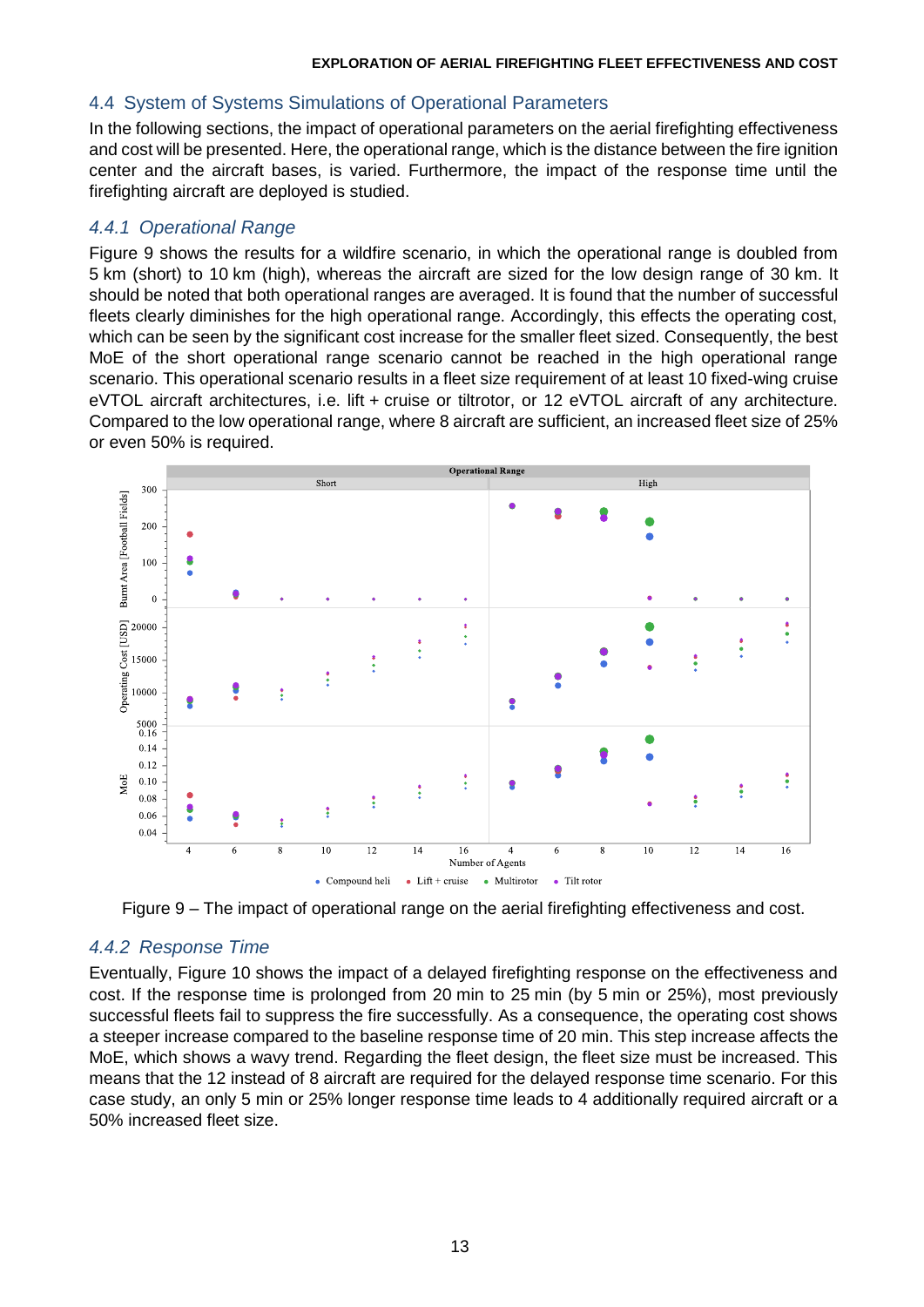

Figure 10 – The impact of response time on the aerial firefighting effectiveness and cost.

## <span id="page-13-0"></span>**5. Conclusions and Future Work**

The aim of this study was to establish an initial MoE for wildfire suppression that involves aerial firefighting effectiveness and cost. The inclusion of cost estimations allows to identify an optimal fleet for a given wildfire scenario and fleet composition. It was investigated how various design and operational parameters impact the MoE and optimal fleet size.

Generally, the aerial firefighting fleet and its interaction with the fire model is a complex SoS, where analytical methods cannot evaluate the fleet effectiveness based on fire spread and aircraft performance. Hence, a small change in one of the aircraft design or operational parameters will have a snowball effect throughout the mission. Therefore, the investigations carried out in this study and the results highlight the importance of the SoS approach to the design and fleet planning as well as management of wildfire suppression aircraft.

Several sensitive parameters such as cruise speed, payload, and response time were identified and the complex impacts on the effectiveness were highlighted. An ideal combination of these parameters, along with aircraft performance, needs to be identified for a robust fleet that can sustain its effectiveness over various environmental conditions and terrains. Furthermore, this work proved that there is need for simulation embedded SoS approaches for such non-linear complex explorations of emergence.

Future work includes exploring more subsystem, SoI or SoS level parameters and fine-tuning of the MoE to better represent the priorities of the stakeholders in terms of financial and environmental costs. While in this study the terrain and environmental conditions were fixed, the capability exists in the MABS to vary the temperature, wind, and other environmental conditions in addition to the vegetation indices of the terrain and its topography. Various environmental conditions and terrains can be included in the sensitivity investigations to aid in the identification of the parameters that contribute most to a robust aerial firefighting fleet. Moreover, heterogenous fleets can be investigated and compared to homogenous fleets. In addition, the simulation can be expanded to extended attack scenarios with the inclusion of ground agents and parallel as well as indirect attack strategies. In terms of aircraft design, more sophisticated methods will be incorporated in the design process of the wildfire suppression UAVs together with refined modelling of subsystem level performance as performed in other works by the same authors [\[26\].](#page-16-1) Moreover, the simulation of historical fires can be attempted together with their suppression using various fleet sizes and aircraft architectures.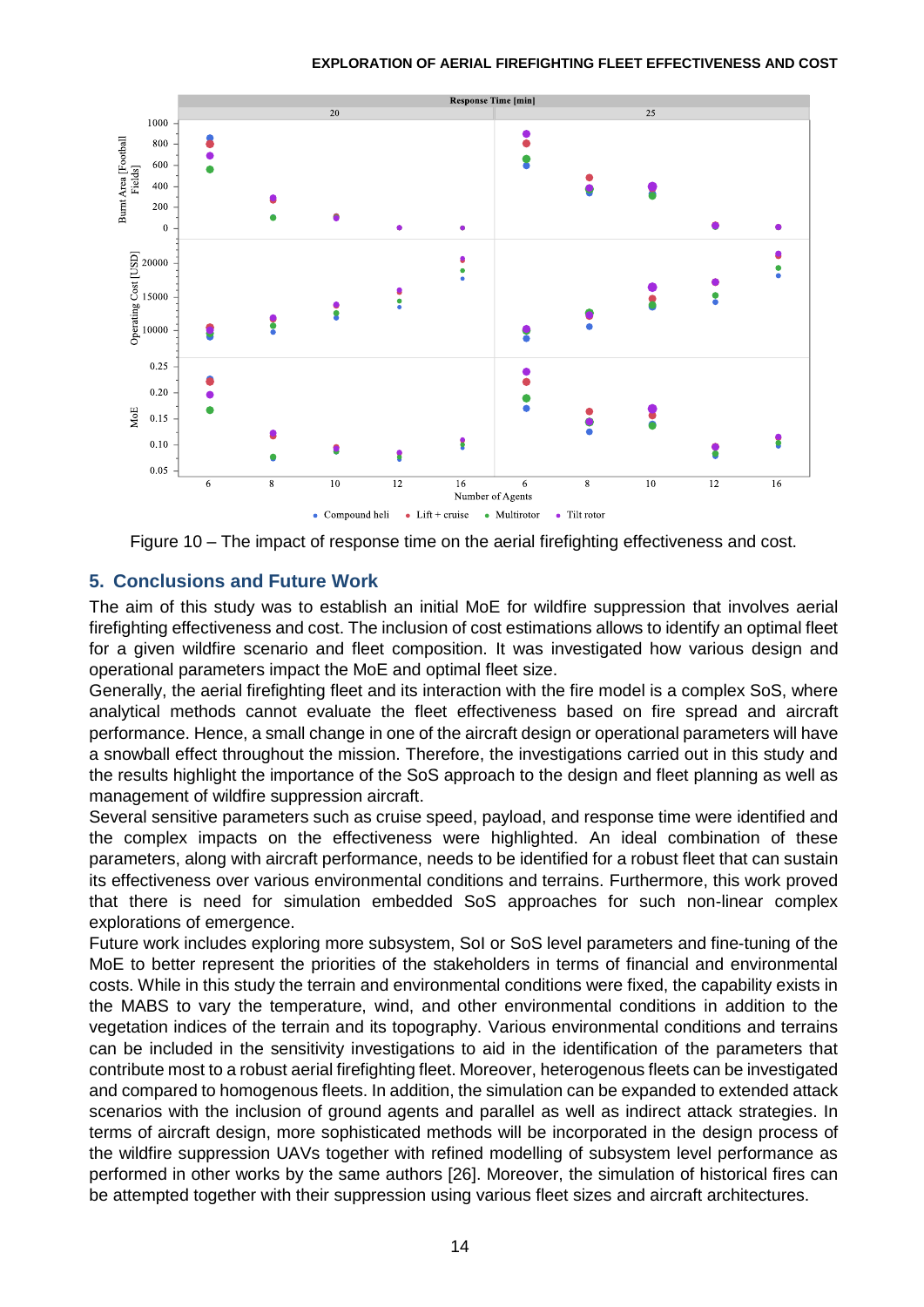#### **6. Acknowledgements**

The authors would like to express their gratitude to the initiator of the SoSID toolkit San Kilkis and the former developer Miha Zupanic. Furthermore, additional thanks and gratitude are extended to the DLR Institute of System Architectures in Aeronautics for the possibility to conduct this research in the SoS research domain.

## **7. Contact Author Email Address**

The authors would like to invite potential collaborators for this aerial firefighting project with the objective of collaborative simulation driven aircraft design. Access to the existing simulation will be provided. Please contact the corresponding author: [Prajwal.Prakasha@dlr.de](mailto:Prajwal.Prakasha@dlr.de)

### **8. Copyright Statement**

The authors confirm that they, and/or their company or organization, hold copyright on all of the original material included in this paper. The authors also confirm that they have obtained permission, from the copyright holder of any third party material included in this paper, to publish it as part of their paper. The authors confirm that they give permission, or have obtained permission from the copyright holder of this paper, for the publication and distribution of this paper as part of the ICAS proceedings or as individual off-prints from the proceedings.

#### **References**

- <span id="page-14-0"></span>[1] European Commission, "Horizon 2020 – Work Programme 2018-2020: 12. Climate action, environment, resource efficiency and raw materials," 17 Sep 2020.
- <span id="page-14-1"></span>[2] Abatzoglou, J. T. and Williams, A. P., "Impact of anthropogenic climate change on wildfire across western US forests," *Proceedings of the National Academy of Sciences of the United States of America*, Vol. 113, No. 42, 2016, pp. 11770–11775. doi: 10.1073/pnas.1607171113
- <span id="page-14-2"></span>[3] Maier, M. W., "Architecting principles for systems-of-systems," *Systems Engineering*, Vol. 1, No. 4, 1998, pp. 267–284. doi: 10.1002/(SICI)1520-6858(1998)1:4%3C267::AID-SYS3%3E3.0.CO;2-D
- <span id="page-14-3"></span>[4] Bushfire Cooperative Research Centre and Australasian Fire and Emergency Service Authorities Council, "Effectiveness and Efficiency of Aerial Fire Fighting in Australia," No. 50, 2009.
- <span id="page-14-4"></span>[5] Plucinski, M. P., McCarthy, G. J., Hollis, J. J., and Gould, J. S., "The effect of aerial suppression on the containment time of Australian wildfires estimated by fire management personnel," *International Journal of Wildland Fire*, Vol. 21, No. 3, 2012, p. 219. doi: 10.1071/WF11063
- <span id="page-14-5"></span>[6] Yuan, C., Zhang, Y., and Liu, Z., "A survey on technologies for automatic forest fire monitoring, detection, and fighting using unmanned aerial vehicles and remote sensing techniques," *Canadian Journal of Forest Research*, Vol. 45, No. 7, 2015, pp. 783–792. doi: 10.1139/CJFR-2014-0347
- <span id="page-14-6"></span>[7] Castro, N., Akhloufi, M. A., and Couturier, A., "UAVs for wildland fires," *Autonomous Systems: Sensors, Vehicles, Security, and the Internet of Everything,* Orlando, FL, USA, SPIE, 2018. doi: 10.1117/12.2304834
- <span id="page-14-7"></span>[8] Doo, J., "Unsettled Issues Concerning eVTOL for Rapid-response: On-demand Firefighting," SAE Mobilus Technical Paper EPR2021017, 26 Aug 2021.
- <span id="page-14-8"></span>[9] Prakasha, P. S., Nagel, B., Kilkis, S., Naeem, N., and Ratei, P., "System of Systems Simulation Driven Wildfire Fighting Aircraft Design," *AIAA Aviation 2021 Forum,* Virtual Event, American Institute of Aeronautics and Astronautics, Reston, VA, USA, 2021. doi: 10.2514/6.2021-2455
- <span id="page-14-9"></span>[10] Sullivan, A. L., "Wildland surface fire spread modelling, 1990 - 2007. 2: Empirical and quasiempirical models," *International Journal of Wildland Fire*, Vol. 18, No. 4, 2009, pp. 369–386. doi: 10.1071/WF06142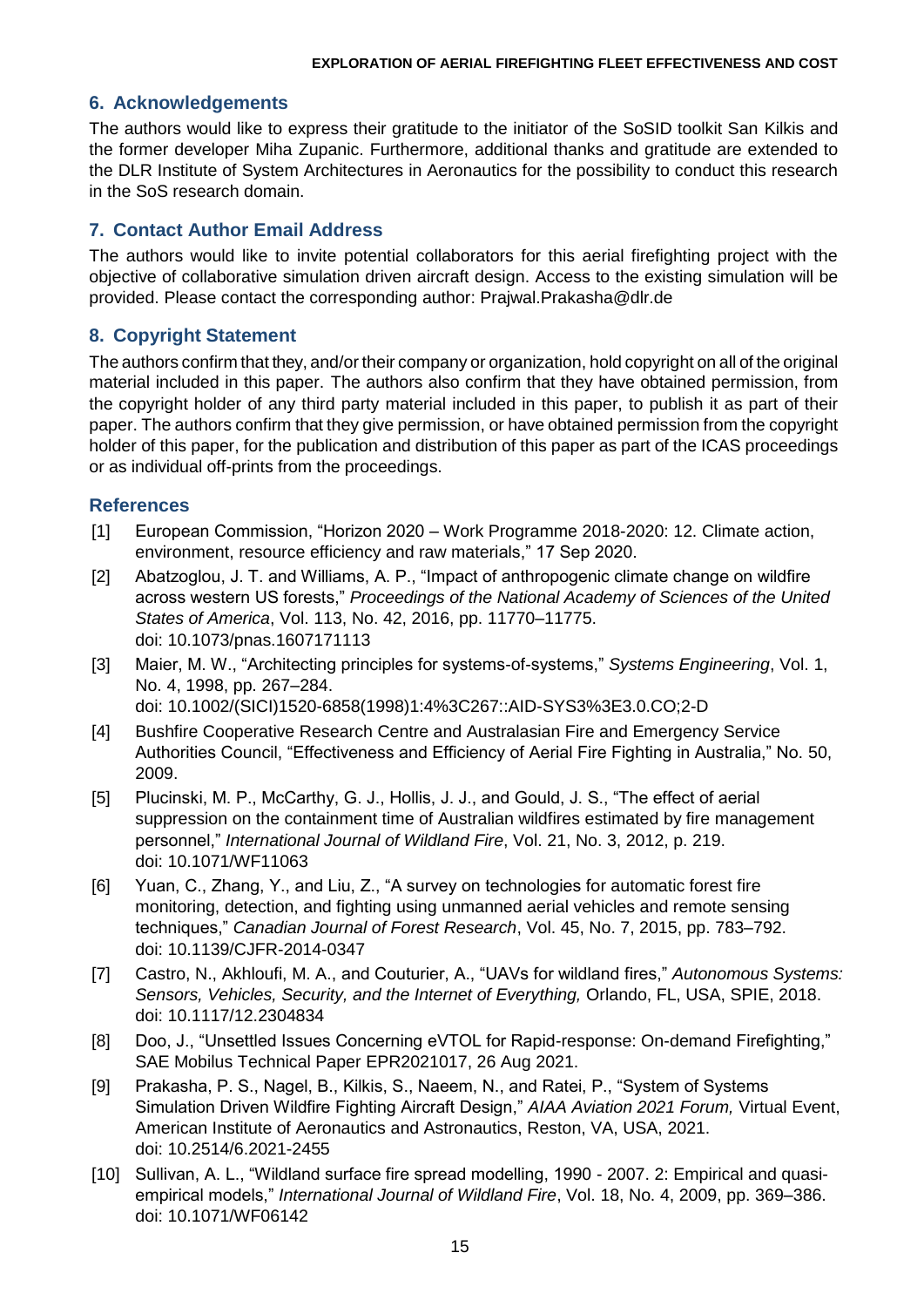- <span id="page-15-0"></span>[11] Finney, M. A., "FARSITE: Fire Area Simulator-model development and evaluation," U.S. Department of Agriculture, Forest Service, Rocky Mountain Research Station, Research Paper RMRS-RP-4 Revised, Fort Collins, CO, USA, 1998, revised 2004.
- <span id="page-15-1"></span>[12] Tymstra, C., Bryce, R. W., Wotton, B. M., Taylor, S. W., and Armitage, O. B., "Development and Structure of Prometheus: the Canadian Wildland Fire Growth Simulation Model," Natural Resources Canada, Canadian Forest Service, Northern Forestry Centre, Information Report NOR-X-417, Edmonton, AB, CA, 2010.
- <span id="page-15-2"></span>[13] Sullivan, A. L., "Wildland surface fire spread modelling, 1990 - 2007. 1: Physical and quasiphysical models," *International Journal of Wildland Fire*, Vol. 18, No. 4, 2009, pp. 349–368. doi: 10.1071/WF06143
- <span id="page-15-3"></span>[14] Sullivan, A. L., "Wildland surface fire spread modelling, 1990 - 2007. 3: Simulation and mathematical analogue models," *International Journal of Wildland Fire*, Vol. 18, No. 4, 2009, pp. 387–403. doi: 10.1071/WF06144
- <span id="page-15-4"></span>[15] Johnston, P., Milne, G., and Kelso, J., "A heat transfer simulation model for wildfire spread," *Forest Ecology and Management*, Vol. 234, 2006, S78. doi: 10.1016/j.foreco.2006.08.114
- <span id="page-15-5"></span>[16] Hädrich, T., Banuti, D. T., Pałubicki, W., Pirk, S., and Michels, D. L., "Fire in paradise," *ACM Transactions on Graphics*, Vol. 40, No. 4, 2021, pp. 1–15. doi: 10.1145/3450626.3459954
- <span id="page-15-6"></span>[17] Rui, X., Hui, S., Yu, X., Zhang, G., and Wu, B., "Forest fire spread simulation algorithm based on cellular automata," *Natural Hazards*, Vol. 91, No. 1, 2018, pp. 309–319. doi: 10.1007/s11069-017-3127-5
- <span id="page-15-7"></span>[18] Freire, J. G. and DaCamara, C. C., "Using cellular automata to simulate wildfire propagation and to assist in fire prevention and fighting," Vol. 19, No. 1, 2019, pp. 169–179. doi: 10.5194/nhess-2018-227
- <span id="page-15-8"></span>[19] Jiang, W., Wang, F., Fang, L., Zheng, X., Qiao, X., et al., "Modelling of wildland-urban interface fire spread with the heterogeneous cellular automata model," *Environmental Modelling & Software*, Vol. 135, 2021, p. 104895. doi: 10.1016/j.envsoft.2020.104895
- <span id="page-15-9"></span>[20] Trucchia, A., D'Andrea, M., Baghino, F., Fiorucci, P., Ferraris, L., et al., "PROPAGATOR: An Operational Cellular-Automata Based Wildfire Simulator," *Fire*, Vol. 3, No. 3, 2020, p. 26. doi: 10.3390/fire3030026
- <span id="page-15-10"></span>[21] Pais, C., Carrasco, J., Martell, D. L., Weintraub, A., and Woodruff, D. L., "Cell2Fire: A Cell Based Forest Fire Growth Model," 22 May 2019.
- <span id="page-15-11"></span>[22] Radke, D., Hessler, A., and Ellsworth, D., "FireCast: Leveraging Deep Learning to Predict Wildfire Spread," *Proceedings of the Twenty-Eighth International Joint Conference on Artificial Intelligence,* Twenty-Eighth International Joint Conference on Artificial Intelligence {IJCAI-19}, Macao, China, 10.08.2019 - 16.08.2019, edited by T. Eiter and S. Kraus, International Joint Conferences on Artificial Intelligence Organization, California, 10 Aug 2019 - 16 Aug 2019, pp. 4575–4581.

<span id="page-15-12"></span>doi: 10.24963/ijcai.2019/636

- [23] Ganapathi Subramanian, S. and Crowley, M., "Combining MCTS and A3C for Prediction of Spatially Spreading Processes in Forest Wildfire Settings," *Advances in Artificial Intelligence,*  edited by E. Bagheri and J. C. Cheung, Springer International Publishing, Cham, 2018, pp. 285–291.
- <span id="page-15-13"></span>[24] Altintas, I., Block, J., Callafon, R. de, Crawl, D., Cowart, C., et al., "Towards an Integrated Cyberinfrastructure for Scalable Data-driven Monitoring, Dynamic Prediction and Resilience of Wildfires," *Procedia Computer Science*, Vol. 51, 2015, pp. 1633–1642. doi: 10.1016/j.procs.2015.05.296